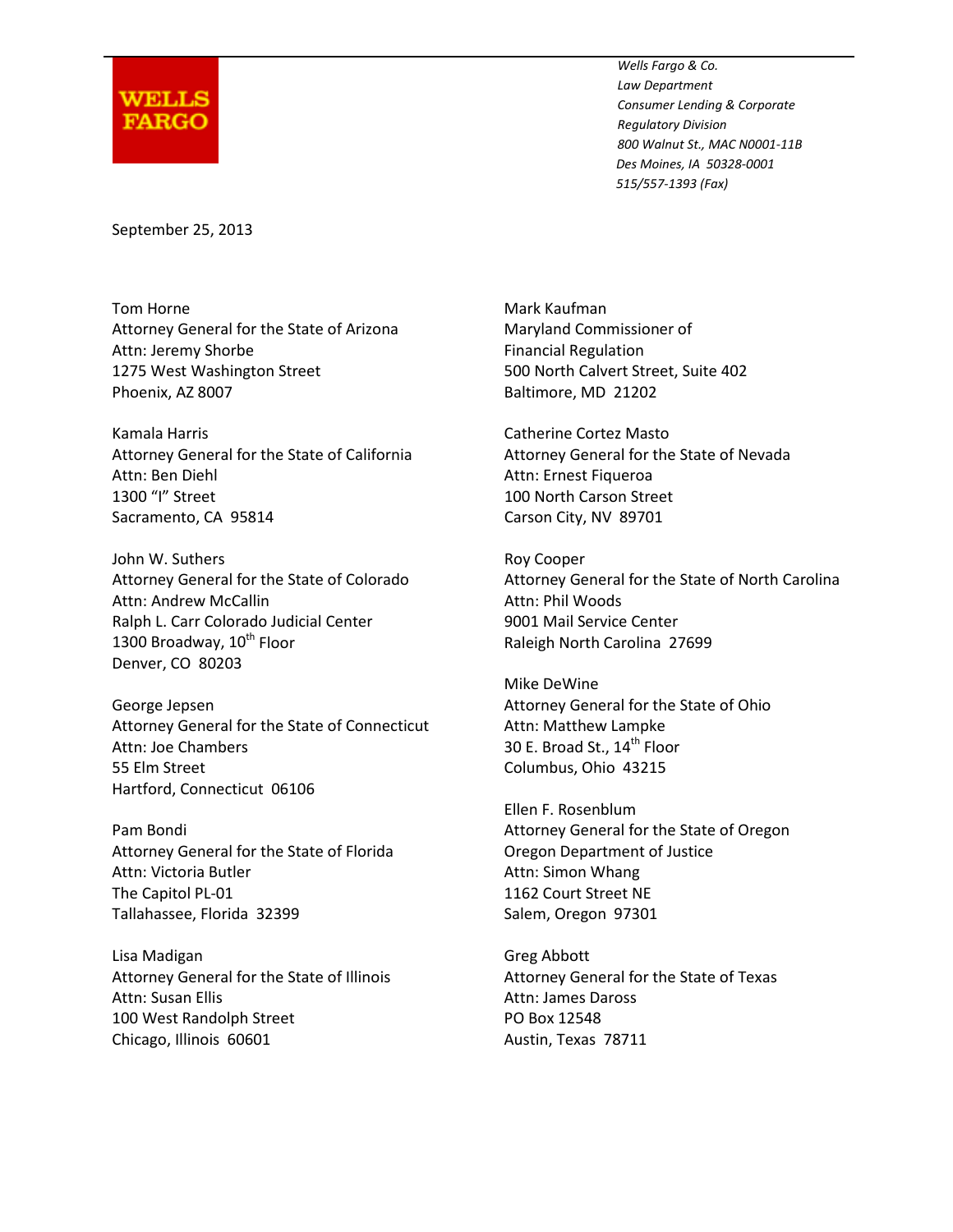Tom Miller **Bob Ferguson** Attorney General for the State of Iowa Attorney General for the State of Washington Attn: Patrick Madigan Attn: Dave Huey 1305 E. Walnut Street 1125 Washington St., SE Des Moines, Iowa 50319 PO Box 40100 Olympia, Washington 98504 Secretary Shawn Donovan Department of Housing and **Attorney General Eric Holder** Urban Development **Department of Justice** Attn: Damon Smith Attn: Diarmuid Gorham U.S. Department of Housing and Urban Development 20 Massachusetts Avenue, NW 451 7th Street S.W. Washington, D.C. 20530 Washington, DC 20410

Dear Monitoring Committee Members:

Homeownership is the foundation of every community and we do everything we can to help our customers remain in their homes if they have difficulty making their mortgage payments. Since the signing of the National Mortgage Settlement ("NMS"), Wells Fargo has worked diligently to implement the servicing standards, provide the relief to consumers, and demonstrate performance through NMS metric testing. We have worked cooperatively with the Office of Mortgage Settlement Oversight and the Monitoring Committee to continue to listen to and address the concerns identified by the various Attorneys General, including work on four new Metrics previously agreed to by the Monitor. We have also worked with individual Attorneys' General offices, such as New York, to address state-specific concerns.

As we detailed in our in-person meeting in May and the numerous discussions we have had with your members, Wells Fargo is committed to helping borrowers maintain homeownership and achieve long term financial success.

## **1. Wells Fargo's Commitment to Preserving Homeownership**

In August, Wells Fargo reported to the Monitor that the company has completed consumer relief and refinance credits totaling \$4.4 billion as of June 30, 2013. Under the terms of the NMS, Wells Fargo committed to provide \$4.3 billion in consumer relief and refinances for its customers.

It is important to note that because Wells Fargo made the decision to limit credits to Wells Fargo owned loans, which eliminated any impact to investors in loans we service for others and increased the relief provided to our borrowers, the credit Wells Fargo has reported to the Monitor is a fraction of the total Wells Fargo has completed nationwide. Since the NMS was agreed to, Wells Fargo has completed consumer relief and refinances totaling \$79.9 billion. And from the beginning of 2009 through the end of the second quarter, 2013, nationwide, we have helped families maintain homeownership through more than 870,000 modifications, which included \$7.1 billion in principal forgiveness.

## 2. **Wells Fargo's Commitment to the National Mortgage Settlement**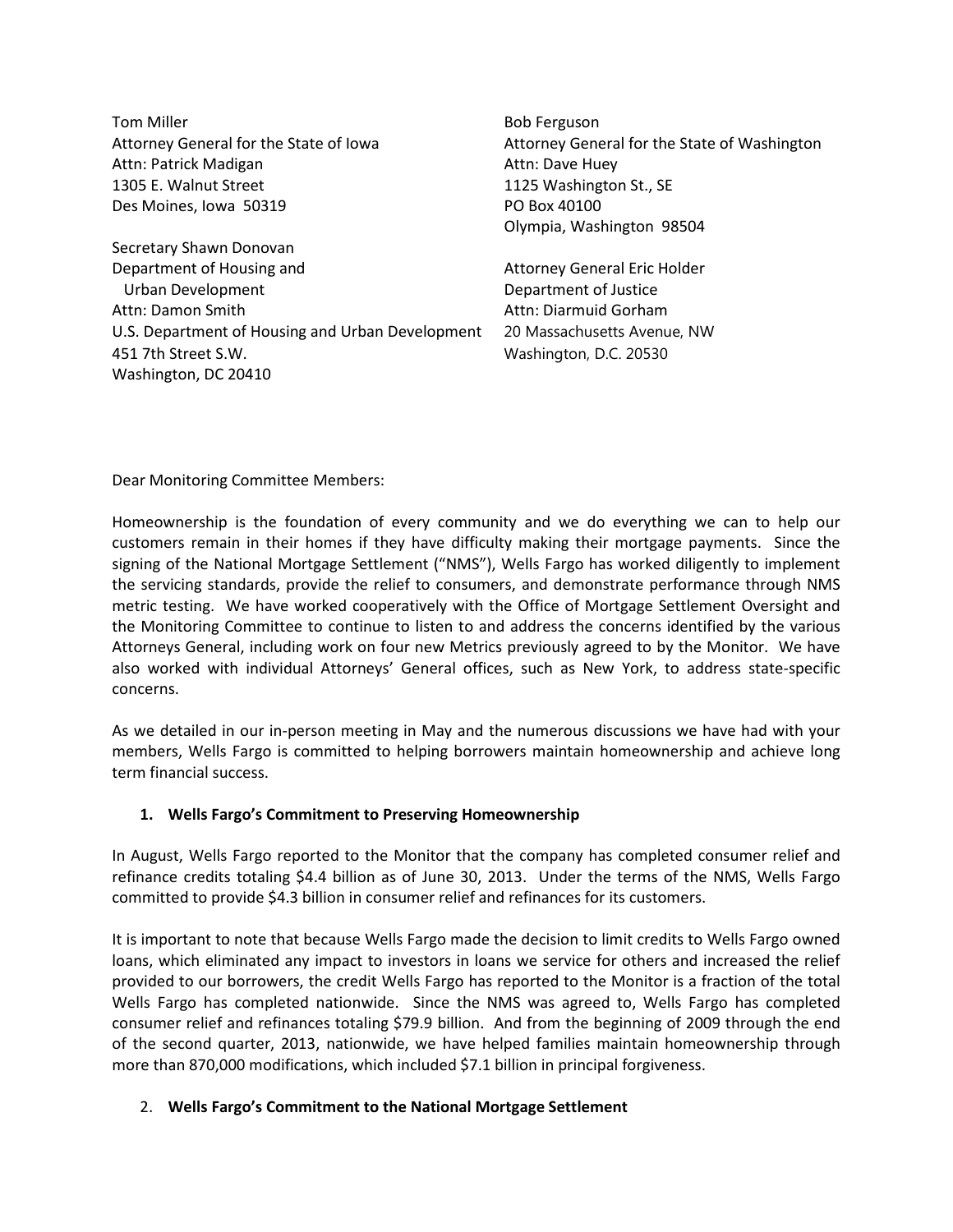Wells Fargo's commitment to upholding the requirements of the NMS includes our approach to implementation of the Servicing Standards contained in the NMS. This approach included an analysis of each of the 304 standards and a comparison of our existing practices. Approximately 200 of the 304 standards required some change to our systems or processes. In some cases these changes were minimal, however in other cases, more significant changes needed to be made. In each case, we validated the scope of the requirement, developed a measurement method to affirm our actions, and tested and monitored performance. We had a team of over 1,500 business and technology team members work over 400,000 hours exclusively in support of these changes. This process represented one of the most significant process change efforts in recent business history for the Mortgage Servicing Business.

Wells Fargo has now reported on all 29 Metrics over the course of four testing periods. During these test[i](#page--1-0)ng periods, we passed every test with one exception in the fourth quarter of 2012.<sup>1</sup> At this time, Wells Fargo has successfully passed 72 out of 73 Metrics, which includes 170 out of 171 test questions reported to the Monitor under the terms of the NMS. Wells Fargo continues to focus on both Metric performance and servicing standards.

Additionally, the NMS Monitor has proposed new Metrics, which are designed to test the areas of the Servicing Standards where the Monitor has received the most complaints. Wells Fargo continues to work closely with the Monitor and the Monitoring Committee on these new Metrics in compliance with the NMS.

## **3. Wells Fargo's Commitment to Enhancing the Borrower Experience in the Loan Modification Process**

In the year since we implemented all of the servicing standards contained in the NMS, we have continued to review our processes and procedures. And in response to comments and input provided primarily from the Monitoring Committee, the Monitor, and individual Attorneys' General offices, we identified voluntary operational strategies to enhance the borrower experience.

As we have stated, based on these discussions, Wells Fargo is in the process of implementing several operational strategies, which we believe go beyond the terms of the NMS and show our commitment to the NMS and the Monitoring Committee. All of these voluntary operational strategies are designed to improve our borrowers' experience in the loan modification process. These operational strategies will be implemented on a national basis, and include the following:

• Early underwriting review for customers with potentially complex transactions;

Wells Fargo has heard the concerns expressed regarding the content and effectiveness of borrower communication. We recognize that each customer's experience in the modification review process varies greatly depending on the complexity of the review. To address the varying complexity, when a request for modification assistance is received, an initial review will be completed to determine the complexity level. Based on the complexity of the modification review, the request will be routed within Wells Fargo to a Single Point of Contact with the appropriate experience and skill level. For those reviews that are considered more complex, a more experienced Single Point of Contact will be assigned to the review. Through this identification and routing process, we hope to improve the customer's experience.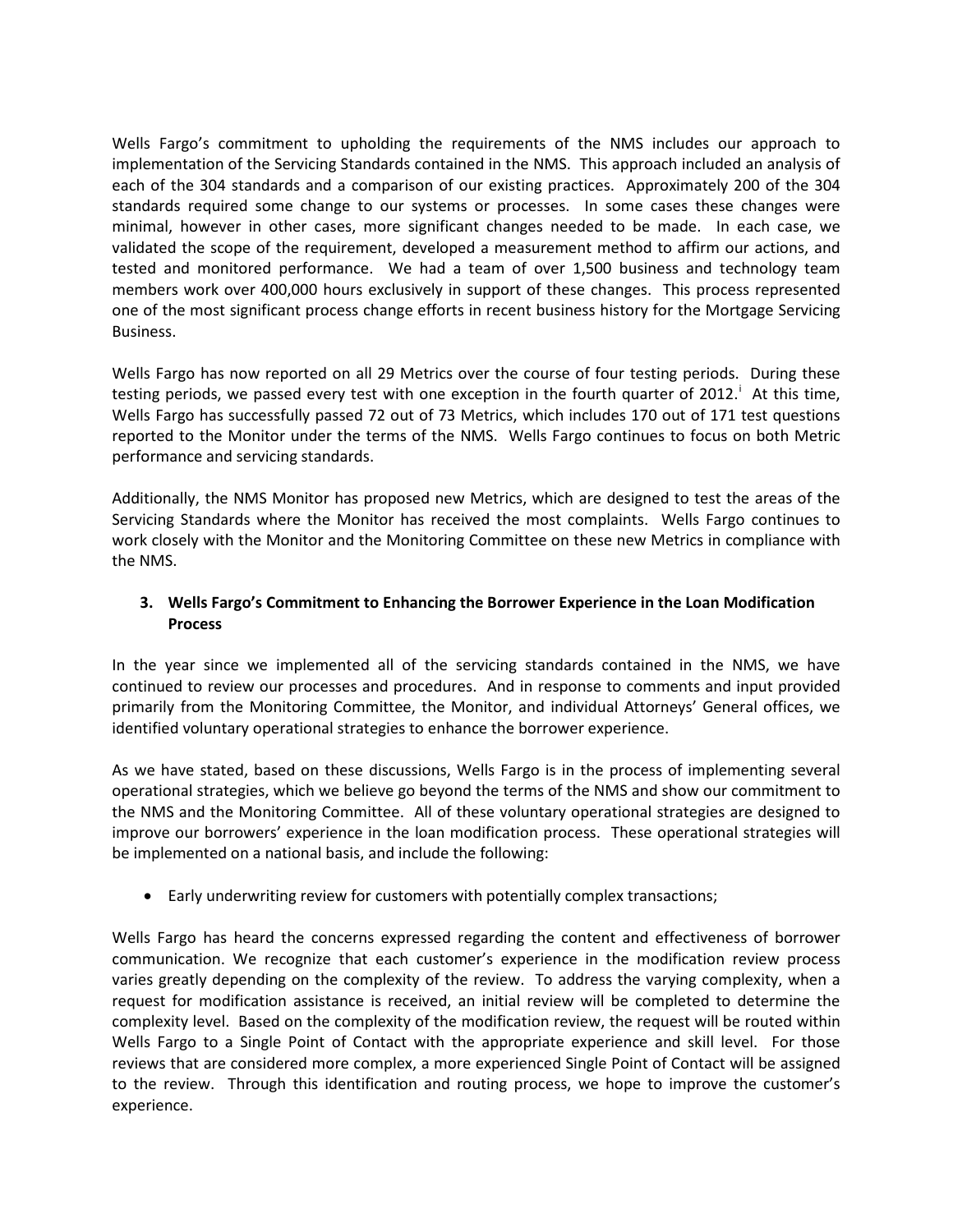In addition to assigning complex modification requests to more experienced Single Points of Contact, for customers who are self-employed or have multiple income sources, a Wells Fargo Underwriter will perform a pre-review evaluation with the intent to identify the documentation needed to provide a modification decision. These actions will occur upon the first disclosure of the complex nature of the transaction. We will work with the customer to identify these scenarios at the initial submission of customer documents. The intent is to reduce the number of requests for additional documentation or clarification of information.

• Escalation process for customers experiencing multiple documentation or clarification requests;

Through portfolio research, we have identified that customers are responsive to our requests for information. On average, 74% of customers provide all the necessary documents within 30 days and 16% of customers are able to provide the documents within 60 days.

For those loans where a third request for documentation or clarification is required, the Single Point of Contact will offer to arrange a conference call between the customer and the Wells Fargo underwriter to discuss the document(s) requested and the reason(s) behind the request. The intent of the process is to reduce additional requests and ensure all parties understand the information required to render a decision for the customer.

• Refinement and enhancement of customer communication regarding missing information;

Wells Fargo utilizes a market research panel of customers to review and refine the content of letters regarding missing documents. These customer panels are focus groups where a moderator provides copies of actual letters and leads participants through a prompted discussion about their effectiveness. Reviews are focused on the clarity of our documentation requests to make sure these requests are easy to understand and clearly explain why additional information is being requested. Wells Fargo will continue this practice with a focus on "missing documentation" letters and other communications related to the modification process.

• Refinement and enhancement of housing counselor interaction; and,

We are also using housing counselor focus groups to gain insight into their experience working through our Home Preservation process. The housing counselor is led by an independent moderator to prompt discussion about our Home Preservation process and gain insight into a housing counselor's experience working with Wells Fargo. Feedback from these sessions will be used directly to improve our operations.

• Facilitate involvement of housing counselors in the loss mitigation process by use of Relationship Managers and the Hope LoanPort.

Wells Fargo recognizes that housing counselors are valuable partners in supporting our customers who need assistance in retaining homeownership. We will expand our Relationship Management Teams in support of select community housing agencies and nonprofit organizations. The intent is to support counselor questions and escalations, provide proactive customer and pipeline status, as well as offer ongoing education and training regarding Wells Fargo's policies and procedures. Wells Fargo will encourage the use of the Hope LoanPort as a method to streamline communication and document